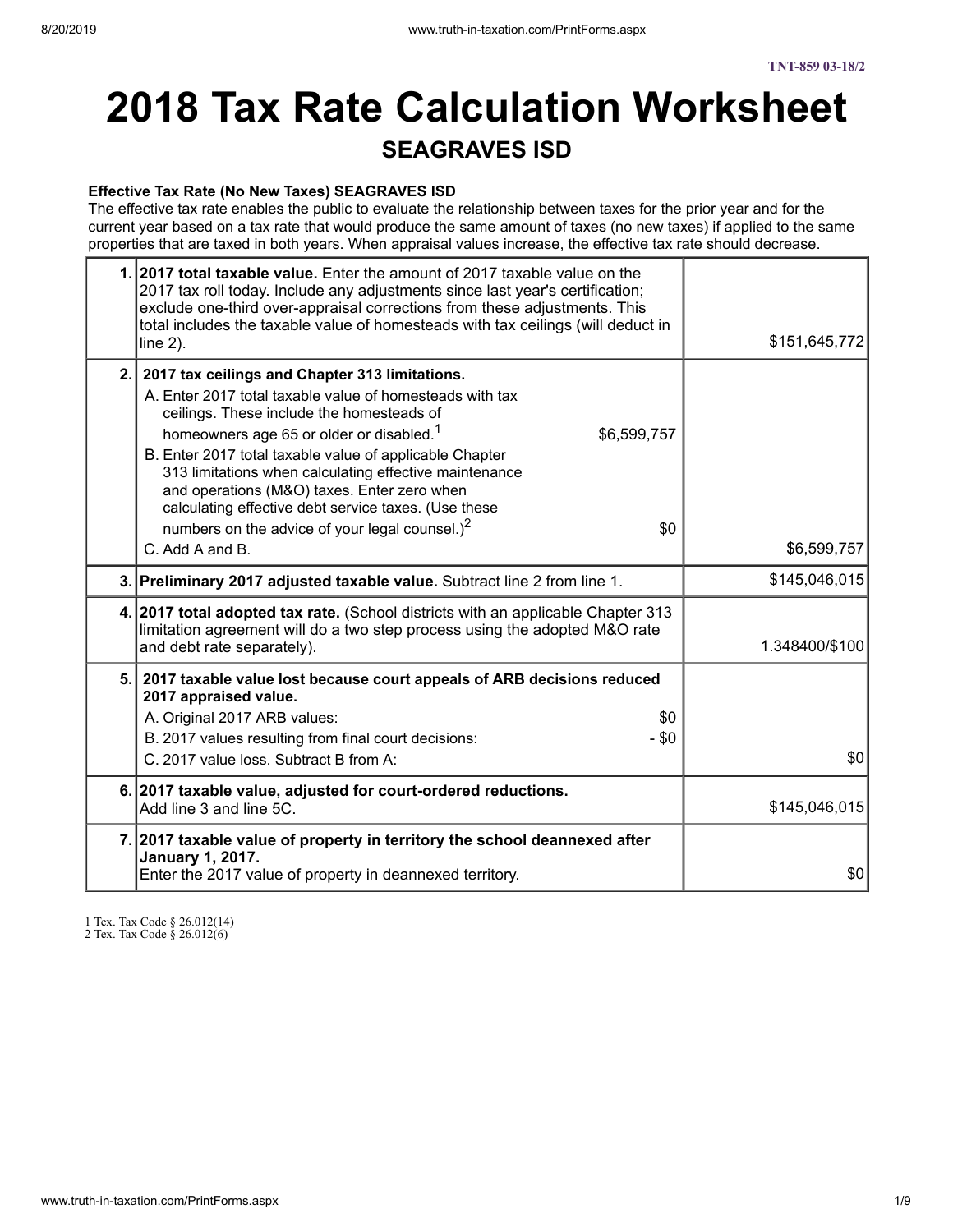## **2018 Tax Rate Calculation Worksheet (continued) SEAGRAVES ISD**

| 8. 2017 taxable value lost because property first qualified for an exemption in<br>2018. Note that lowering the amount or percentage of an existing exemption<br>does not create a new exemption or reduce taxable value. If the school district<br>increased an original exemption, use the difference between the original<br>exempted amount and the increased exempted amount. Do not include value<br>lost due to freeport or "goods-in-transit" exemptions.<br>\$2,250<br>A. Absolute exemptions. Use 2017 market value:<br>B. Partial exemptions. 2018 exemption amount, or<br>$+ $738,188$<br>2018 percentage exemption times 2017 value:<br>C. Value loss. Total of A and B: | \$740,438     |
|---------------------------------------------------------------------------------------------------------------------------------------------------------------------------------------------------------------------------------------------------------------------------------------------------------------------------------------------------------------------------------------------------------------------------------------------------------------------------------------------------------------------------------------------------------------------------------------------------------------------------------------------------------------------------------------|---------------|
| 9. 2017 taxable value lost because property first qualified for agricultural<br>appraisal (1-d or 1-d-1), timber appraisal, recreational/scenic appraisal or<br>public access airport special appraisal in 2018. Use only those properties<br>that first qualified in 2018; do not use properties that qualified in 2017.<br>A. 2017 market value:<br>\$0<br>B. 2018 productivity or special appraised value:<br>$- $0$<br>C. Value loss. Subtract B from A:                                                                                                                                                                                                                          | \$0           |
| 10. Total adjustments for lost value. Add lines 7, 8C, and 9C.                                                                                                                                                                                                                                                                                                                                                                                                                                                                                                                                                                                                                        | \$740,438     |
| 11. 2017 adjusted taxable value. Subtract line 10 from line 6.                                                                                                                                                                                                                                                                                                                                                                                                                                                                                                                                                                                                                        | \$144,305,577 |
| 12. Adjusted 2017 taxes. Multiply line 4 times line 11 and divide by \$100.                                                                                                                                                                                                                                                                                                                                                                                                                                                                                                                                                                                                           | \$1,945,816   |
| 13. Taxes refunded for years preceding tax year 2017: Enter the amount of<br>taxes refunded by the district for tax years preceding tax year 2017. Types of<br>refunds include court decisions, corrections and payment errors. Do not<br>include refunds for tax year 2017. This line applies only to tax years preceding<br>tax year 2017.                                                                                                                                                                                                                                                                                                                                          | \$0           |
| 14. Adjusted 2017 taxes with refunds. Add lines 12 and 13.                                                                                                                                                                                                                                                                                                                                                                                                                                                                                                                                                                                                                            | \$1,945,816   |
| 15. Total 2018 taxable value on the 2018 certified appraisal roll today. This<br>value includes only certified values and includes the total taxable value<br>of homesteads with tax ceilings (will deduct in Line 17). These homesteads<br>include homeowners age 65 or older or disabled.<br>A. Certified values only: <sup>3</sup><br>\$189,571,181<br>B. Pollution control and energy storage system<br>exemption: Deduct the value of property exempted for<br>the current tax year for the first time as pollution control<br>or energy storage system property:<br>$-$ \$0<br>C. Total 2018 value. Subtract B from A.                                                          | \$189,571,181 |

3 Tex. Tax Code § 26.012(6)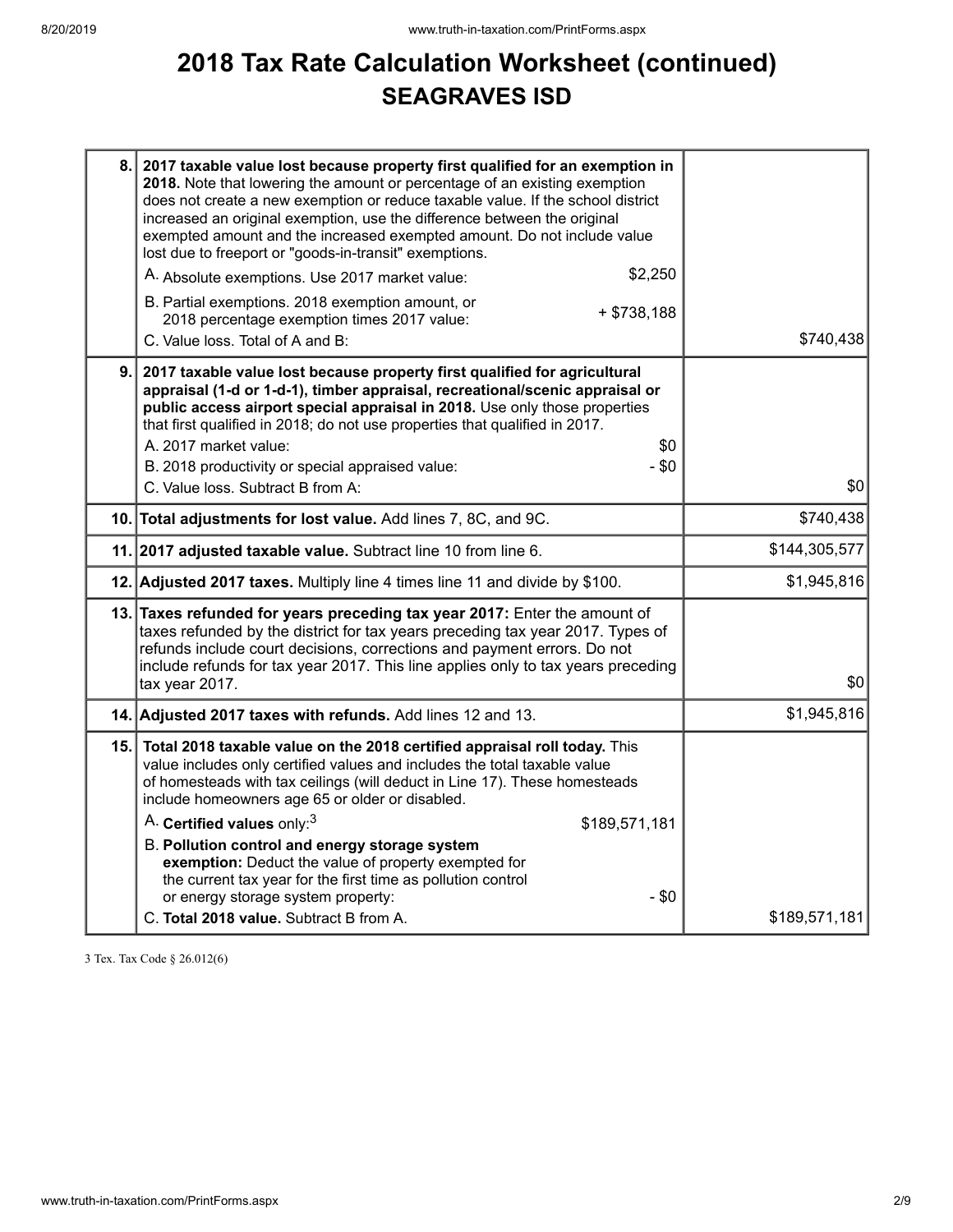## **2018 Tax Rate Calculation Worksheet (continued) SEAGRAVES ISD**

| 16. | Total value of properties under protest or not included on certified<br>appraisal roll.<br>A. 2018 taxable value of properties under protest. The<br>chief appraiser certifies a list of properties still under<br>ARB protest. The list shows the district's value and the<br>taxpayer's claimed value, if any, or an estimate of the<br>value if the taxpayer wins. For each of the properties<br>under protest, use the lowest of these values. Enter the<br>total value.<br>B. 2018 value of properties not under protest or<br>included on certified appraisal roll. The chief<br>appraiser gives school districts a list of those taxable<br>properties that the chief appraiser knows about but are<br>not included at appraisal roll certification. These<br>properties also are not on the list of properties that are<br>still under protest. On this list of properties, the chief<br>appraiser includes the market value, appraised value,<br>and exemptions for the preceding year and a<br>reasonable estimate of the market value, appraised<br>value, and exemptions for the current year. Use the<br>lower market, appraised, or taxable value (as<br>appropriate). Enter the total value. | \$0<br>\$0  |             |
|-----|-------------------------------------------------------------------------------------------------------------------------------------------------------------------------------------------------------------------------------------------------------------------------------------------------------------------------------------------------------------------------------------------------------------------------------------------------------------------------------------------------------------------------------------------------------------------------------------------------------------------------------------------------------------------------------------------------------------------------------------------------------------------------------------------------------------------------------------------------------------------------------------------------------------------------------------------------------------------------------------------------------------------------------------------------------------------------------------------------------------------------------------------------------------------------------------------------------------|-------------|-------------|
|     | C. Total value under protest or not certified. Add A and<br>В.                                                                                                                                                                                                                                                                                                                                                                                                                                                                                                                                                                                                                                                                                                                                                                                                                                                                                                                                                                                                                                                                                                                                              |             | \$0         |
| 17. | 2018 tax ceilings and Chapter 313 limitations.<br>A. Enter 2018 total taxable value of homesteads with tax<br>ceilings. These include the homesteads of<br>homeowners age 65 or older or disabled. <sup>4</sup><br>B. Enter 2018 total taxable value of applicable Chapter<br>313 limitations when calculating effective maintenance<br>and operations taxes. Enter zero when calculating<br>effective debt service taxes. (Use these numbers on                                                                                                                                                                                                                                                                                                                                                                                                                                                                                                                                                                                                                                                                                                                                                            | \$7,206,298 |             |
|     | the advice of your legal counsel.) <sup>5</sup><br>C. Add A and B.                                                                                                                                                                                                                                                                                                                                                                                                                                                                                                                                                                                                                                                                                                                                                                                                                                                                                                                                                                                                                                                                                                                                          | \$0         | \$7,206,298 |

4 Tex. Tax Code § 26.012(6)(A)(i)

5 Tex. Tax Code § 26.012(6)(A)(ii)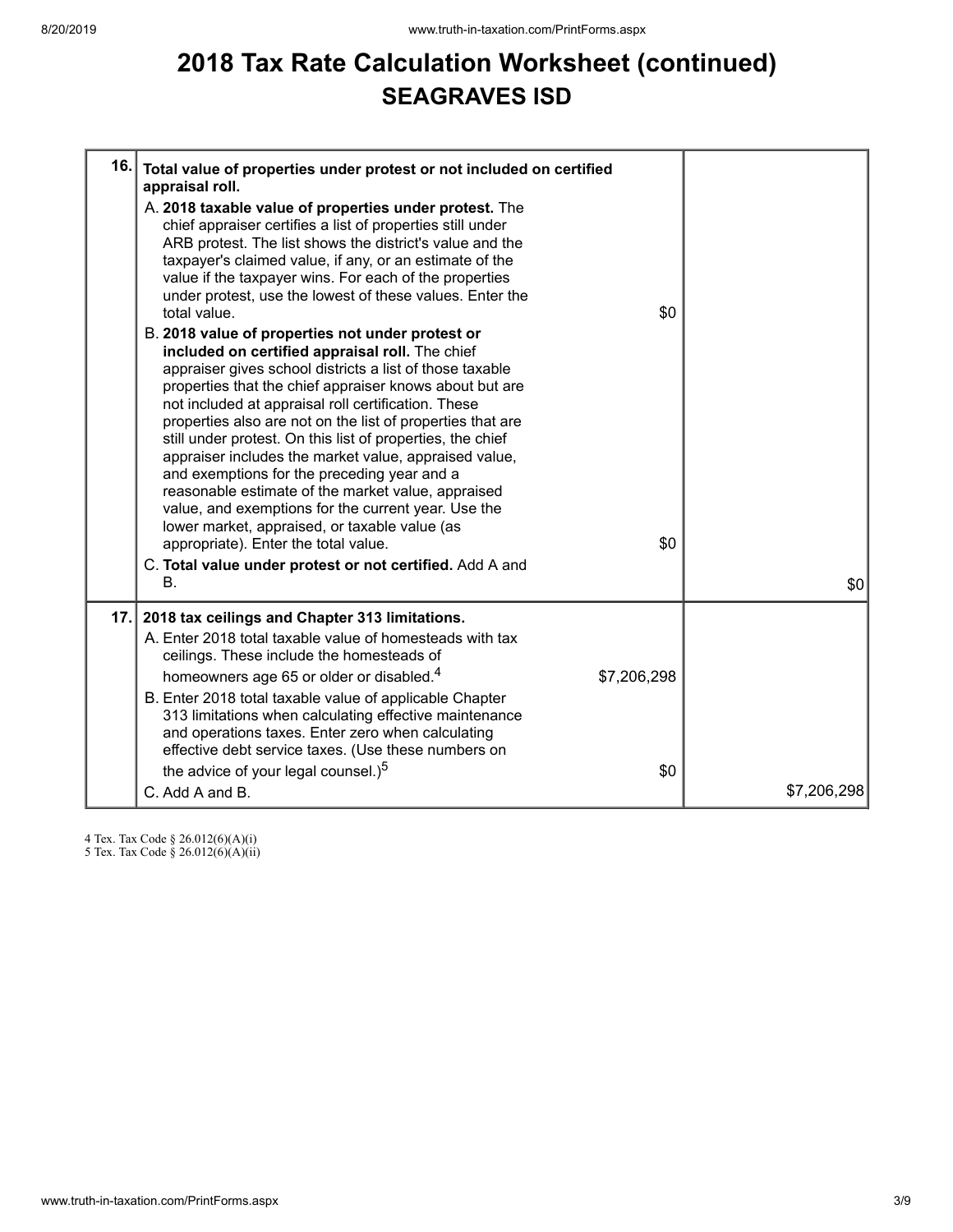## **2018 Tax Rate Calculation Worksheet (concluded) SEAGRAVES ISD**

| 18. 2018 total taxable value. Add lines 15C and 16C. Subtract line 17C.                                                                                                                                                                                                                                                                                                                                                        | \$182,364,883  |
|--------------------------------------------------------------------------------------------------------------------------------------------------------------------------------------------------------------------------------------------------------------------------------------------------------------------------------------------------------------------------------------------------------------------------------|----------------|
| 19. Total 2018 taxable value of properties in territory annexed after January 1,<br>2017. Include both real and personal property. Enter the 2018 value of property<br>in territory annexed by the school district.                                                                                                                                                                                                            | \$0            |
| 20. Total 2018 taxable value of new improvements and new personal property<br>located in new improvements. "New" means the item was not on the<br>appraisal roll in 2017. New additions to existing improvements may be included<br>if the appraised value can be determined. New personal property in a new<br>improvement must have been brought into the unit after January 1, 2017 and be<br>located in a new improvement. | \$669,070      |
| 21. Total adjustments to the 2018 taxable value. Add lines 19 and 20.                                                                                                                                                                                                                                                                                                                                                          | \$669,070      |
| 22. 2018 adjusted taxable value. Subtract line 21 from line 18.                                                                                                                                                                                                                                                                                                                                                                | \$181,695,813  |
| 23. 2018 effective tax rate. Divide lines 14 by line 22 and multiply by \$100.                                                                                                                                                                                                                                                                                                                                                 | \$1.0709/\$100 |
| 24. 2018 effective tax rate for ISDs with Chapter 313 Limitations. Add together<br>the effective tax rates for M&O and debt service for those school districts that<br>participate in an applicable Chapter 313 limitations agreement.                                                                                                                                                                                         | \$0,0000       |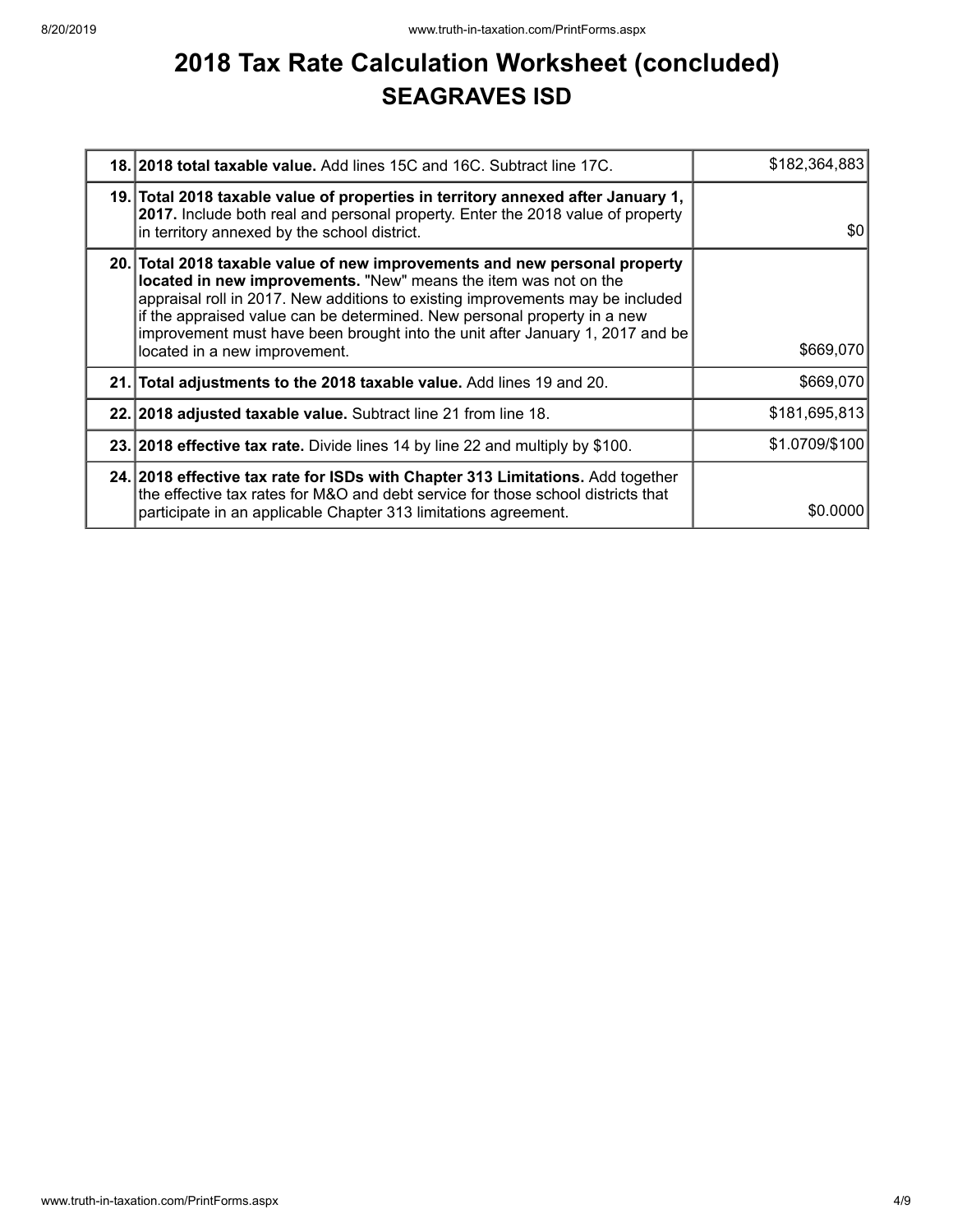### **Rollback Tax Rate SEAGRAVES ISD**

Most school districts calculate a rollback tax rate that is split into two separate rates:

1. **Maintenance and Operations (M&O):** School districts must use the lesser amount of the following methods to calculate the M&O rate:

- Four cents (\$0.04) PLUS current year's compression rate multiplied by \$1.50 (usually \$1) PLUS any additional cents approved by voters at a 2006 or subsequent rollback election; **OR**
- Current year's compression rate multiplied by six cents (usually four cents) PLUS effective M&O rate which includes school formula funding calculations.<sup>6</sup>

2. **Debt:** The debt tax rate includes the debt service necessary to pay the school district's debt payments in the coming year. This rate accounts for principal and interest on bonds and other debt secured by property tax revenue.

In most cases the rollback tax rate exceeds the effective tax rate, but occasionally decreases in a school district's debt service will cause the effective tax rate to be higher than the rollback tax rate.

### **SEAGRAVES ISD**

|      | 25. Maintenance and operations (M&O) tax rate. Enter \$1.50 OR the 2005<br>adopted (M&O) rate if voters approved a rate higher than \$1.50.                                                                                                                                                                                                                                                                                                                                                                                                                                                                                                                                                                                                                                                                                                                                                                                                                                                                                              | \$1.500000/\$100 |
|------|------------------------------------------------------------------------------------------------------------------------------------------------------------------------------------------------------------------------------------------------------------------------------------------------------------------------------------------------------------------------------------------------------------------------------------------------------------------------------------------------------------------------------------------------------------------------------------------------------------------------------------------------------------------------------------------------------------------------------------------------------------------------------------------------------------------------------------------------------------------------------------------------------------------------------------------------------------------------------------------------------------------------------------------|------------------|
|      | 26. Multiply line 25 times .6667                                                                                                                                                                                                                                                                                                                                                                                                                                                                                                                                                                                                                                                                                                                                                                                                                                                                                                                                                                                                         | \$1.000050/\$100 |
| 27.1 | 2018 rollback M&O rate.<br>Use the lesser of the M&O rate as calculated in Tax Code<br>\$1.040100<br>Section 26.08(n)(2)(A) and (B).                                                                                                                                                                                                                                                                                                                                                                                                                                                                                                                                                                                                                                                                                                                                                                                                                                                                                                     | \$1.040100/\$100 |
| 28.  | Total 2018 debt to be paid with property tax revenue.<br>Debt means the interest and principal that will be paid on debts that:<br>(1) are paid by property taxes,<br>(2) are secured by property taxes,<br>(3) are scheduled for payment over a period longer than one year, and<br>(4) are not classified in the school district's budget as M&O expenses.<br>A: Debt includes contractual payments to other school<br>districts that have incurred debt on behalf of this school<br>district, if those debts meet the four conditions above.<br>Include only amounts that will be paid from property tax<br>revenue. Do not include appraisal district budget<br>\$0<br>payments.<br><b>B:</b> Subtract unencumbered fund amount used to reduce<br>$-\$0$<br>total debt.<br>C: Subtract state aid received for paying principal and<br>interest on debt for facilities through the existing debt<br>allotment program and/or the instructional facilities<br>allotment program.<br>$-\$0$<br>D: Adjust debt: Subtract B and C from A. | \$0              |
|      | 29. Certified 2017 excess debt collections. Enter the amount certified by the<br>collector.                                                                                                                                                                                                                                                                                                                                                                                                                                                                                                                                                                                                                                                                                                                                                                                                                                                                                                                                              | \$0              |
|      | 30. Adjusted 2018 debt. Subtract line 29 from line 28D.                                                                                                                                                                                                                                                                                                                                                                                                                                                                                                                                                                                                                                                                                                                                                                                                                                                                                                                                                                                  | \$0              |
|      | 31. Certified 2018 anticipated collection rate. Enter the rate certified by the<br>collector. If the rate is 100 percent or greater, enter 100 percent.                                                                                                                                                                                                                                                                                                                                                                                                                                                                                                                                                                                                                                                                                                                                                                                                                                                                                  | 100.000000%      |
|      | 32. 2018 debt adjusted for collections. Divide line 30 by line 31.                                                                                                                                                                                                                                                                                                                                                                                                                                                                                                                                                                                                                                                                                                                                                                                                                                                                                                                                                                       | \$0              |
|      | 33. 2018 total taxable value. Enter amount on line 18.                                                                                                                                                                                                                                                                                                                                                                                                                                                                                                                                                                                                                                                                                                                                                                                                                                                                                                                                                                                   | \$182,364,883    |
|      | 34. 2018 debt tax rate. Divide line 32 by line 33 and multiply by \$100.                                                                                                                                                                                                                                                                                                                                                                                                                                                                                                                                                                                                                                                                                                                                                                                                                                                                                                                                                                 | \$0.0000/\$100   |
|      | 35. 2018 rollback tax rate. Add lines 27 and 34.                                                                                                                                                                                                                                                                                                                                                                                                                                                                                                                                                                                                                                                                                                                                                                                                                                                                                                                                                                                         | \$1.0401/\$100   |

 $6$  Tex. Tax Code § 26.08(n)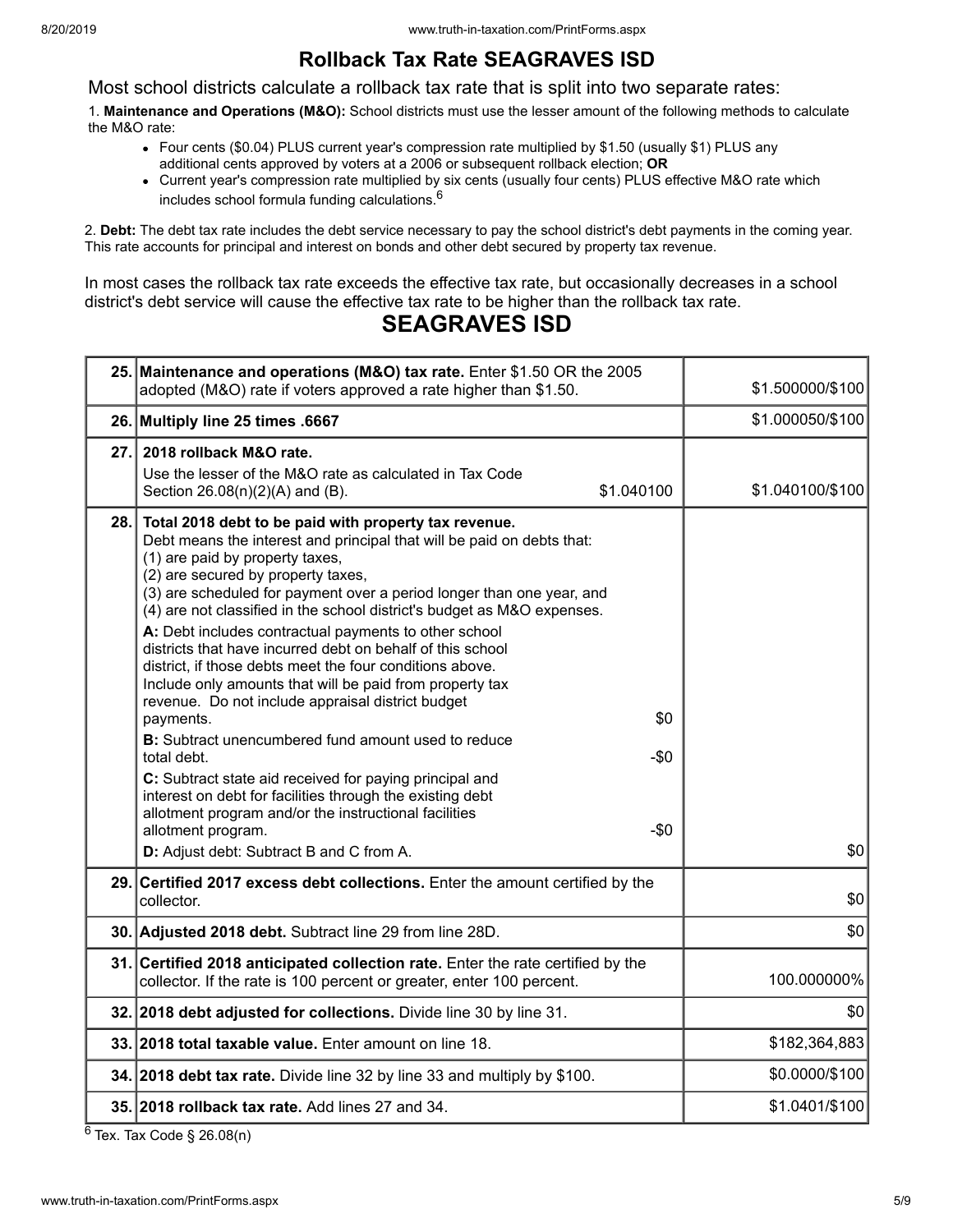### **Total Tax Rate**

Indicate the applicable total tax rates as calculated above.

| Effective Tax Rate (Line 23; or line 24 for a school district with Tax Code Chapter 313<br>limitations) | \$0,0000 |
|---------------------------------------------------------------------------------------------------------|----------|
| Rollback Tax Rate (Line 35)                                                                             | \$1.0401 |
| Rollback Tax Rate Adjusted for Pollution Control (Line 39)                                              | \$0      |

#### **School District Representative Name and Signature**

Enter the name of the person preparing the tax rate as authorized by the school board.

#### **Print Here**

Printed Name of School District Representative

#### **Sign Here**

School District Representative

**Date**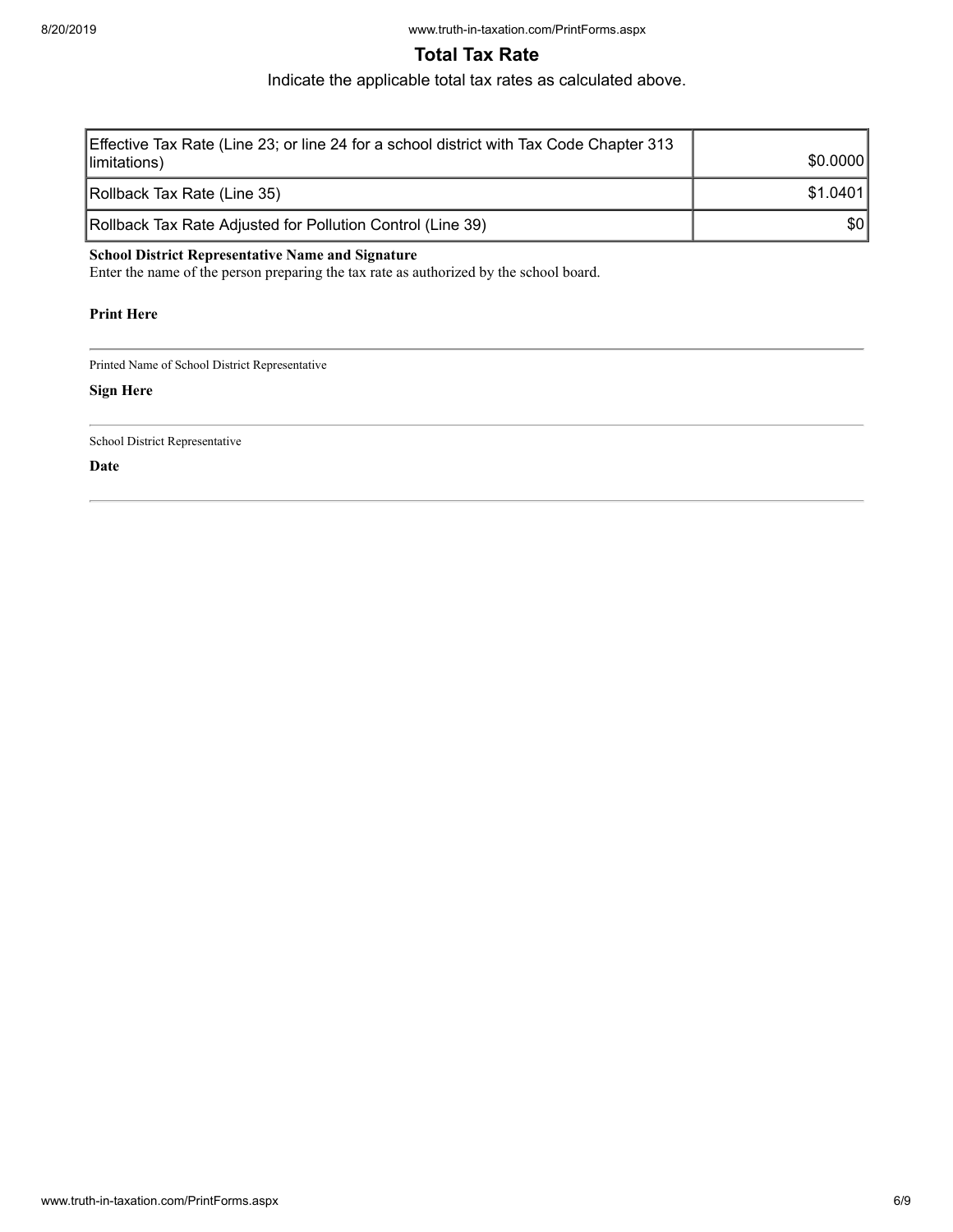#### **2018 Notice of Effective Tax Rate Worksheet for Calculation of Tax Increase/Decrease**

#### **Entity Name:** SEAGRAVES ISD **Date:** 08/20/2019

| 1.2017 taxable value, adjusted for court-ordered reductions.                         |               |
|--------------------------------------------------------------------------------------|---------------|
| Enter line 6 of the Effective Tax Rate Worksheet.                                    | \$145,046,015 |
| $2.2017$ total tax rate.                                                             |               |
| Enter line 4 of the Effective Tax Rate Worksheet.                                    | 1.348400      |
| 3. Taxes refunded for years preceding tax year 2017.                                 |               |
| Enter line 13 of the Effective Tax Rate Worksheet.                                   | SO.           |
| 4. Last year's levy.                                                                 |               |
| Multiply Line 1 times Line 2 and divide by 100.                                      |               |
| To the result, add Line 3.                                                           | \$1,955,800   |
| <b>5.2018</b> total taxable value. Enter Line 18 of                                  |               |
| the Effective Tax Rate Worksheet.                                                    | \$182,364,883 |
| 6.2018 effective tax rate.                                                           |               |
| Enter line 23 of the Effective Tax Rate Worksheet or Line 46                         |               |
| of the Additional Sales Tax Rate Worksheet.                                          | 1.070900      |
| 7.2018 taxes if a tax rate equal to the effective tax rate is adopted.               |               |
| Multiply Line 5 times Line 6 and divide by 100.                                      | \$1,952,946   |
| <b>8.</b> Last year's total levy.                                                    |               |
| Sum of line 4 for all funds.                                                         | \$1,955,800   |
| <b>9.</b> 2018 total taxes if a tax rate equal to the effective tax rate is adopted. |               |
| Sum of line 7 for all funds.                                                         | \$1,952,946   |
| 10. Tax Increase (Decrease).                                                         |               |
| Subtract Line 8 from Line 9.                                                         | \$(2,854)     |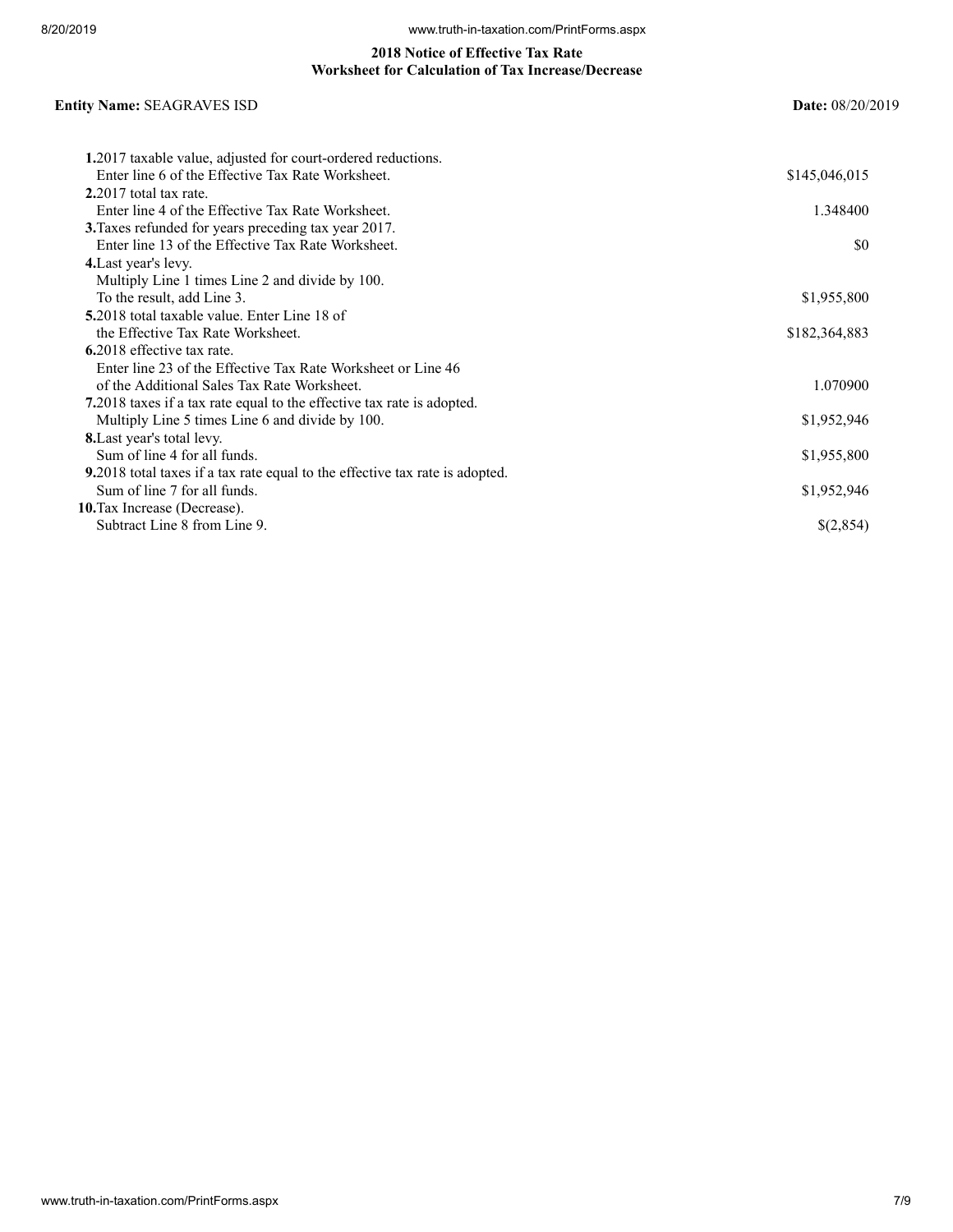### **NOTICE OF PUBLIC MEETING TO DISCUSS BUDGET AND PROPOSED TAX RATE**

The SEAGRAVES ISD will hold a public meeting at 7:00 PM 08/27/2018 in Seagraves ISD Board Room, 1801 Ave K Seagraves Texas. The purpose of this meeting is to discuss the school district's budget that will determine the tax rate that will be adopted. Public **participation in the discussion is invited.**

The tax rate that is ultimately adopted at this meeting or at a separate meeting at a later date may not exceed the proposed rate shown below unless the district publishes a revised notice containing the same information and comparisons set out below and holds another public meeting to discuss the revised notice.

**Maintenance Tax \$1.040000 /\$100 (Proposed rate for maintenance and operations) School Debt Service Tax Approved by Local Voters** \$0.466100 /\$100 (Proposed rate to pay bonded indebtedness)

#### **Comparison of Proposed Budget with Last Year's Budget**

The applicable percentage increase or decrease (or difference) in the amount budgeted in the preceding fiscal year and the amount budgeted for the fiscal year that begins during the current tax year is indicated for each of the following expenditure categories:

| Maintenance and operations | $\%$ (increase) or | $-5.000000\%$ (decrease) |
|----------------------------|--------------------|--------------------------|
| Debt service               | % (increase) or    | $-1.000000\%$ (decrease) |
| Total expenditures         | $%$ (increase) or  | $-4.630000\%$ (decrease) |

|    |                                                                                                       | <b>Total Appraised Value and Total Taxable Value</b><br>(as calculated under section 26.04, Tax Code) |                  |
|----|-------------------------------------------------------------------------------------------------------|-------------------------------------------------------------------------------------------------------|------------------|
|    |                                                                                                       | Preceding Tax Year                                                                                    | Current Tax Year |
|    | Total appraised value* of all property                                                                | \$233,819,807                                                                                         | \$268,989,943    |
|    | Total appraised value* of new property**                                                              | \$1,522,670                                                                                           | \$704,070        |
|    | Total taxable value*** of all property                                                                | \$154,186,295                                                                                         | \$182,364,883    |
|    | Total taxable value*** of new property**                                                              | \$1,474,357                                                                                           | \$669,070        |
| ∗  | "Appraised value" is the amount shown on the appraisal roll and defined by Section 1.04(8), Tax Code. |                                                                                                       |                  |
| ∗∗ | "New property" is defined by Section 26.012(17), Tax Code.                                            |                                                                                                       |                  |

"Taxable value" is defined by Section  $1.04(10)$ , Tax Code.

#### **Bonded Indebtedness**

Total amount of outstanding and unpaid bonded indebtedness: \$9,375,000

\* Outstanding principal